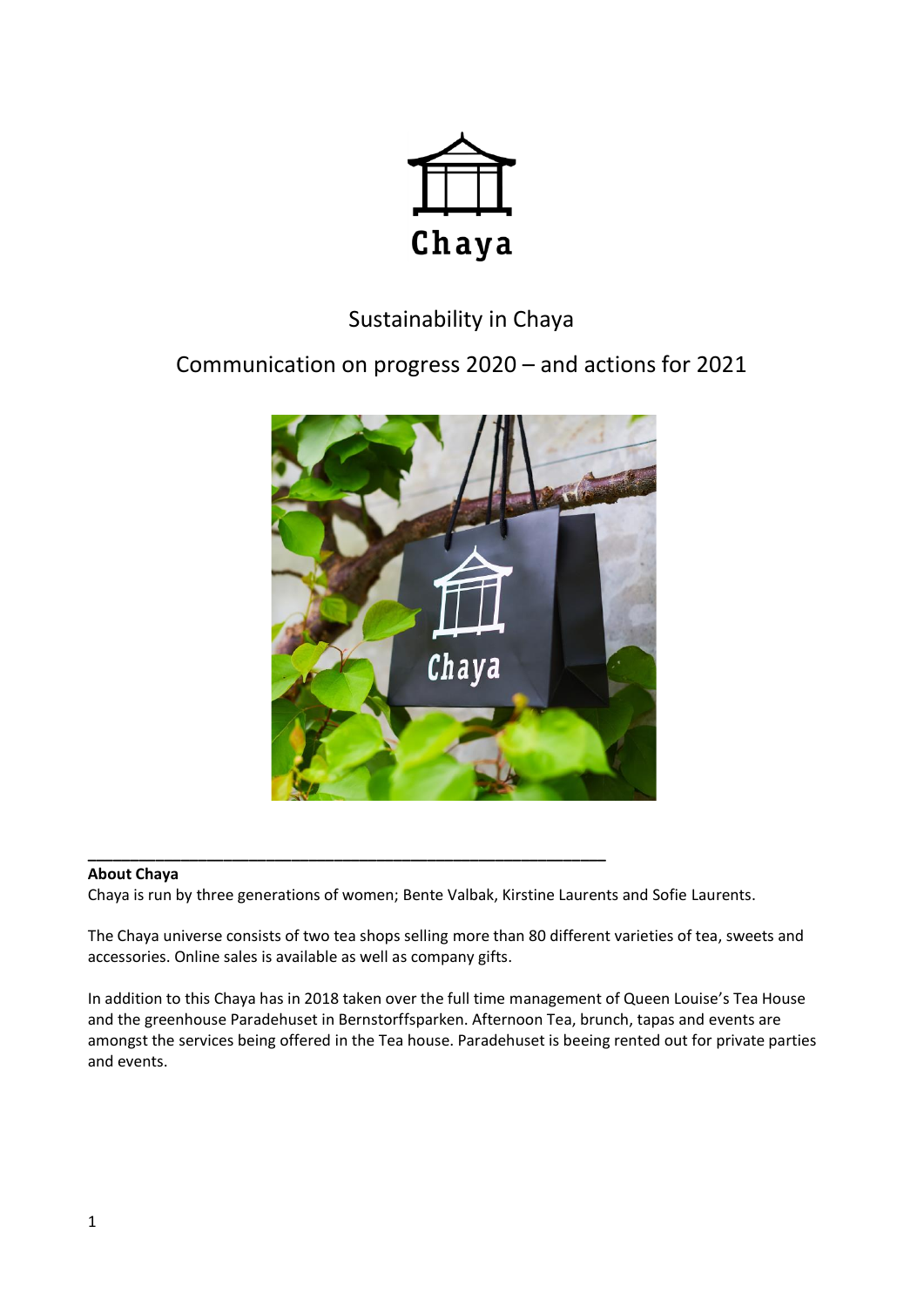# **CSR and SDG attention in Chaya**

## **Corporate Social Responsibility**

In Chaya the work with corporate social responsibility and sustainability is an integral part of our values. We have integrated CSR principles in a range of our business processes and will continue to seek to comply with demands from the UNGC and Sustainable Development Goals (SDGs).

Chayas work with CSR supports the ten principles of the UN Global Compact and focus is particular on human rights, labour standards, environment and anti-corruption. Chaya has identified a set of ethical guidelines, which provide the overarching framework for work with social responsibility. These can be found below.

## **EXTRACT of concrete examples of our work with sustainability in 2020:**

#### **Assortment**

We strive to have a more organic and sustainable profil in which our product assortment is the key-words. In 2020 we have replaced some of our non organic teas with organic varieties. Our assortment of biodegradable and plant-based teabags has grown in 2020 – only with new organic varieties as well.

We have taking in local supplies and products from etc Bagsværd Lakrids, Kolsvart, Hattesen. Our production of jam has changed from being produced in Belgium to a small place in Southen Sweden, where all the ingrediens are organic and local.

Futhermore we have started a collaboration with a local bakery, who bakes biscuits and cakes to our shops and Tea House, which has replaced some of our importation from other contries in Europe.

#### **Product packeging**

We have made small changes in our packaging, but we experience some challenges with finding the most sustainable choises, which are still suitable for food packaging.

- We have changed our cellophan bags into a biodefradable sort.
- We havde changed our bags for packeging of loose leaf tea into a sort without aluminium.

In 2020 we have kept on producing all of our marketing material in Cradle to Cradle.

- We have added a Cradle to Cradle solution for giftpackaging in form of a giftbag, which is easy to reuse many times.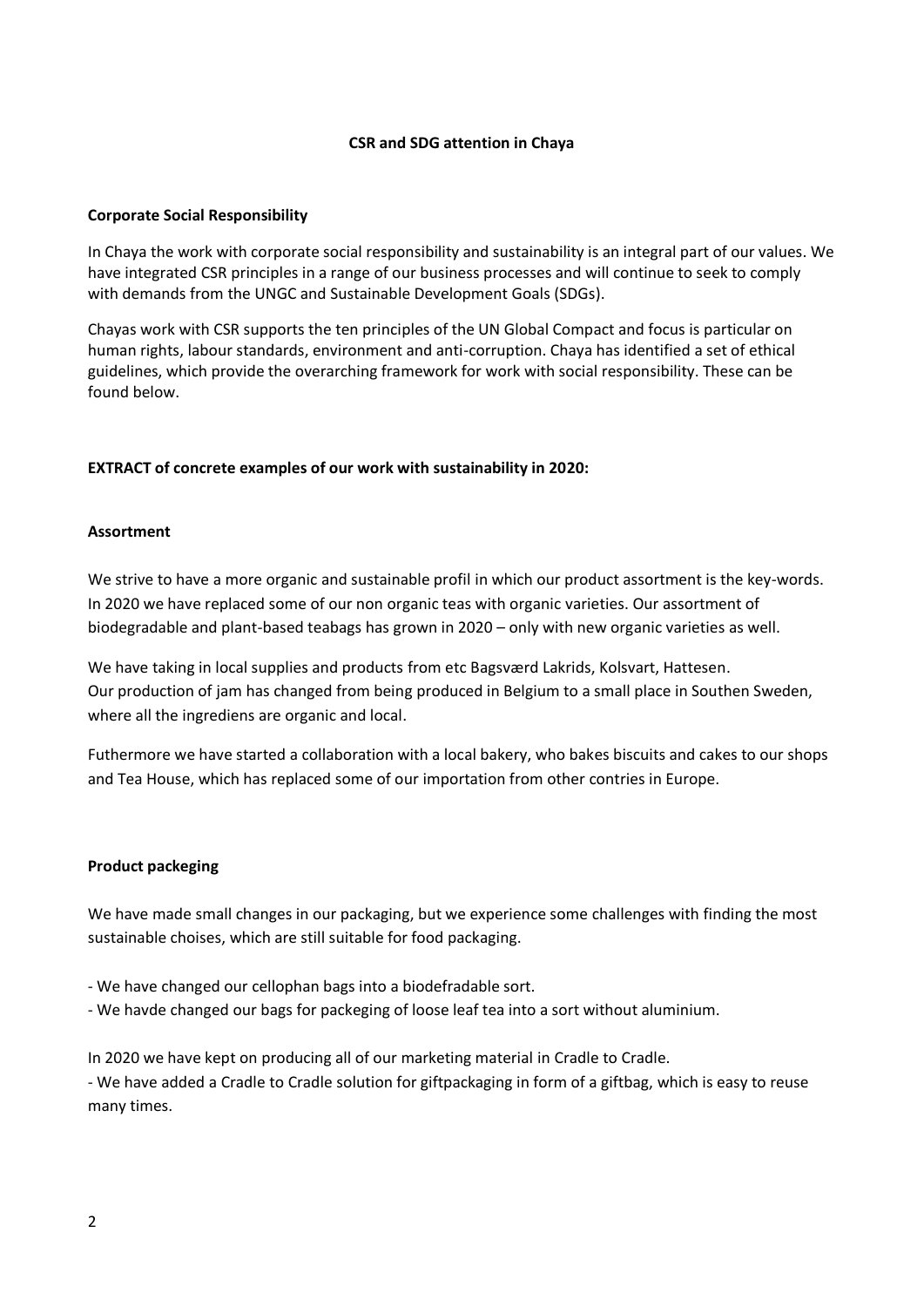# **Waste sorting**

Chaya has in relation to our successfully implemented waste sorting system in 2019 in 2020 provided both of the shops, the warehouse and Queen Louise's Tea House with even more containers. This has made it easier for our employees to waste sort nearby without driving to a recying space.

In order to inform our customers of how to sorte our packaging we have designed a ''post-in'' which goes in all our tea boxes and explains how to waste sort it.

# **Green choices**

We still have the certification *Green Key* in our Tea House where we meet the requirements but at the same time keep challenge ourselfs and go beyond what is expected of us. In 2020 we decreased our menu which resulted in less food waste. We added more vegetarian and vegan choices and had a minium of meat on the menu. Like in 2019 we started offering our guests in the Tea House to get a doggy bag, if they have food left. In 2020 we used only biodegradable tea cups, plates etc. for to-go and doggy bags.

# **We continue to educate and communicate on CSR and SDGs**

In 2019 we made a commitment in the Management team to educate our employees in relation to the link between our CSR policy and the SDG's. We have continued to do so in 2020, and also made an efford to inform our costumers through our newsletter, social media and webpage.

We will continue to work with our customers, partnerships, suppliers and organisations on ensuring that the principles are adhered to. Where relevant we will inform and guide on our SDG's efforts. Our progress with CSR and SDGs will be communicated externally (e.g. website, newsletter) during 2021.

# **Statement of continued support by the Chief Executive Officer Kirstine Laurents**

For all the above priorities e.g., redesign of products and procedures we confirm that Chaya reaffirms its support to the ten principles of the UNGC, in particular the areas of Human Rights, Labour, Environment and Anti-Corruption.

[www.chaya.dk](https://emea01.safelinks.protection.outlook.com/?url=http%3A%2F%2Fwww.chaya.dk&data=02%7C01%7C%7Ce9443b8530a048c562a208d6289a9f37%7C9894d4d7183341eeac3091fcbdb94b91%7C0%7C0%7C636741041881410572&sdata=kf%2Bwl1saWKVNctKBPSAPirQQgIva5Et7NZh8659J0PM%3D&reserved=0)

[www.dronninglouisestehus.dk](https://emea01.safelinks.protection.outlook.com/?url=http%3A%2F%2Fwww.dronninglouisestehus.dk&data=02%7C01%7C%7Ce9443b8530a048c562a208d6289a9f37%7C9894d4d7183341eeac3091fcbdb94b91%7C0%7C0%7C636741041881566822&sdata=i4GBy5FR0HMuWSXLJVh1U162CS2w%2FwxJ0%2B0jZBpn1ks%3D&reserved=0)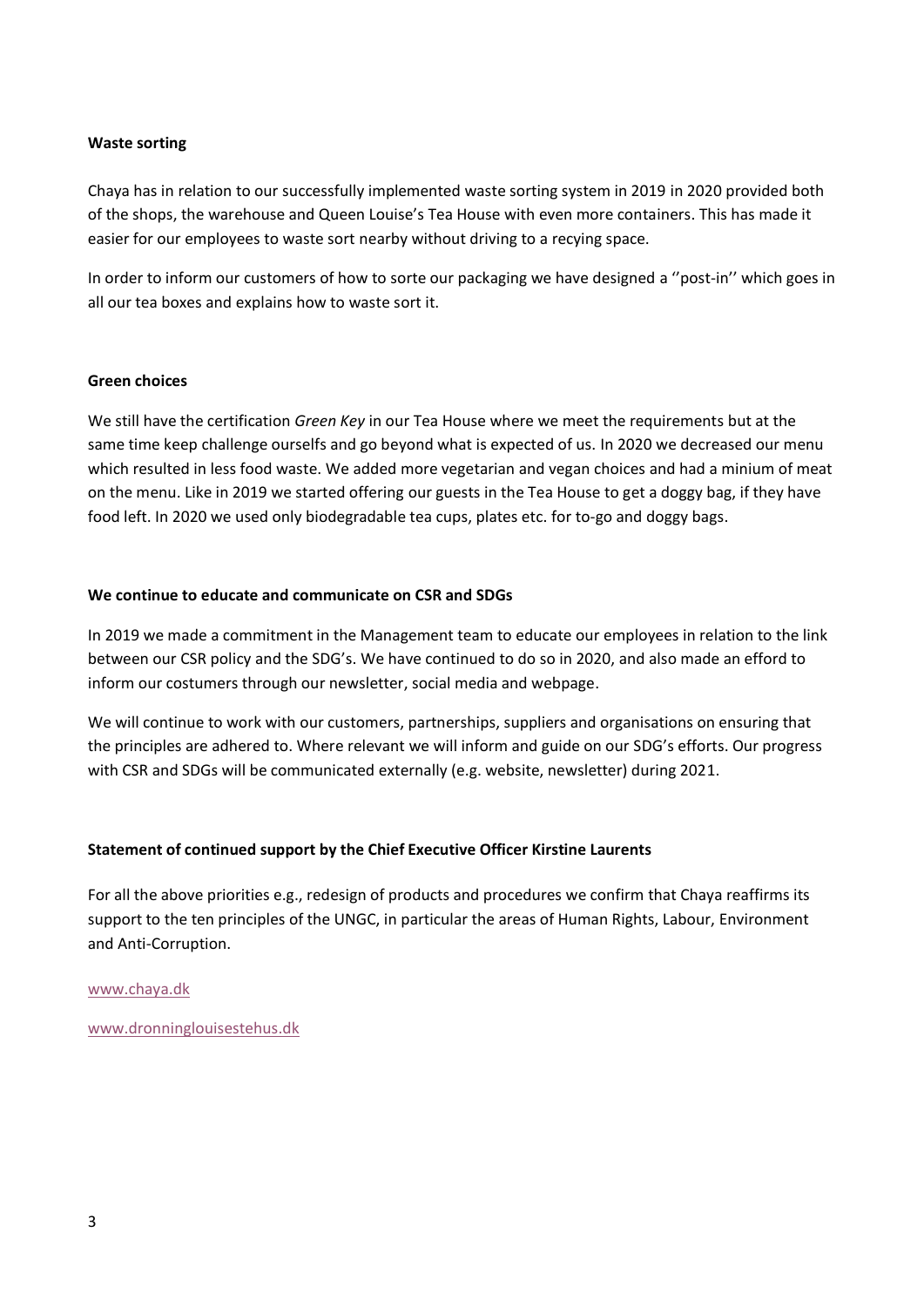# **Accomplishments and goals**

# Accomplishments in 2020 (summary)

- Our assortment of organic teas has grown.
- Our assortment of biodegradable and plant-based teabags has grown.
- Our assortment of products from small and local suppliers has grown.
- Our assortment of our own jam has changed to being 100% organic.
- We have produced cradle to cradle solutions for giftpackaging.
- We have changed our cellophan bags into a biodefradable sort.
- We havde changed our bags for packeging of loose leaf tea into a sort without aluminium.
- We have produced a cradle to cradle information ''post-it'' with knowlegde of how to waste sort our tea-packaging.
- We have provided more waste sorting options.
- We have decreased and changed our menu in Queen Louise's Teahouse for less food waste.
- We still have elite-smilies in our shops, warehouse and Tea House.

## Goals for 2021

- We stive to introduce even more organic teas. We are looking to replace some of our current nonorganic teas with organic versions.
- There is a clear goal not to have plastic bags we are looking for alternatives and solution that work for our business.
- We wish to introduce more local and organic suppliers.
- We wish to give better information to our customers of how to waste sort all our products.
- We will take in more vegan products in our shops and more vegan choices in our Tea House.
- Chaya is looking to maintain a high standard regarding our sustainable actions and certifications.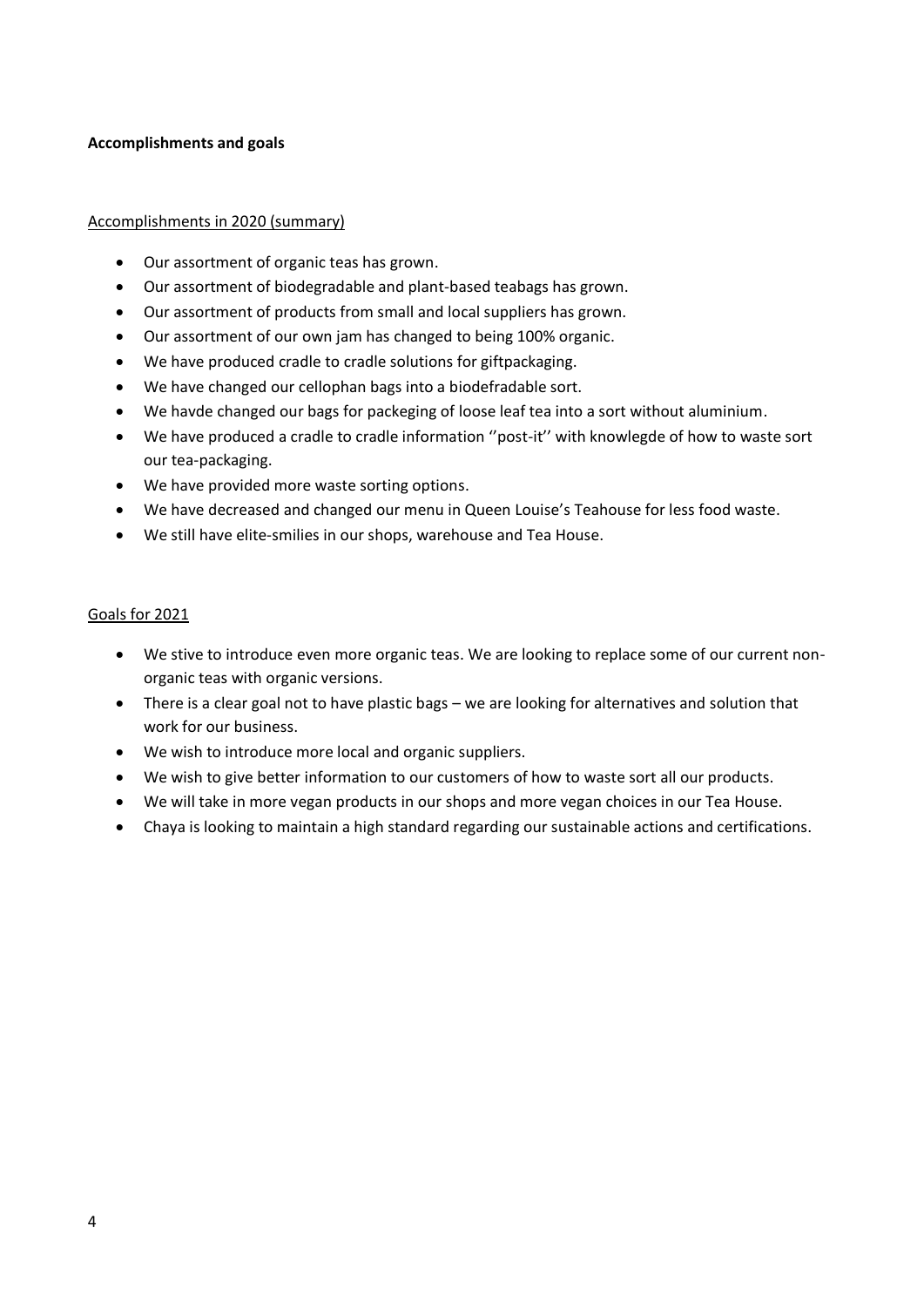# **Chaya CSR Strategy**

## **Corporate Social Responsibility**

In Chaya the work with corporate social responsibility is an integral part of our values and supports our way of doing business. Work with corporate social responsibility is an essential part of the development of the company's brands and maintaining good relationships with its main stakeholders.

Chayas work with CSR takes its starting point in our values and the ten principles of the UN Global Compact on human rights, labor standards, environment and anti-corruption. Chaya has identified a set of ethical guidelines, which provide the overarching framework for work with social responsibility.

## **The main elements of Chaya's work with CSR are as follows:**

- Chaya's products and production must live up to consumer expectations and customer requirements, and at all times comply with the national rules in force for quality, food safety, environment, work environment and human rights.
- Chayas suppliers focus on efforts to improve quality as well as their general work with corporate social responsibility.

A part of Chayas work with CSR is to protect the company's brand, since consumers must be sure that Chayas products are produced safely and with the use of materials from suppliers who follow our ethical guidelines. Chaya focuses continually on vendors efforts to improve the quality and environment as well as their general work with corporate social responsibility.

## **The UNITED NATIONS Global Compact – 10 principles**

#### **[Human Rights](http://www.unglobalcompact.org/AboutTheGC/TheTenPrinciples/humanRights.html)**

- [Principle 1:](http://www.unglobalcompact.org/AboutTheGC/TheTenPrinciples/principle1.html) Businesses should support and respect the protection of internationally proclaimed human rights; and
- [Principle 2:](http://www.unglobalcompact.org/AboutTheGC/TheTenPrinciples/Principle2.html) make sure that they are not complicit in human rights abuses.

#### **[Labor](http://www.unglobalcompact.org/AboutTheGC/TheTenPrinciples/labour.html)**

- [Principle 3:](http://www.unglobalcompact.org/AboutTheGC/TheTenPrinciples/principle3.html) Businesses should uphold the freedom of association and the effective recognition of the right to collective bargaining;
- [Principle 4:](http://www.unglobalcompact.org/AboutTheGC/TheTenPrinciples/Principle4.html) the elimination of all forms of forced and compulsory labor;
- [Principle 5:](http://www.unglobalcompact.org/AboutTheGC/TheTenPrinciples/principle5.html) the effective abolition of child labor; and
- [Principle 6:](http://www.unglobalcompact.org/AboutTheGC/TheTenPrinciples/principle6.html) the elimination of discrimination in respect of employment and occupation.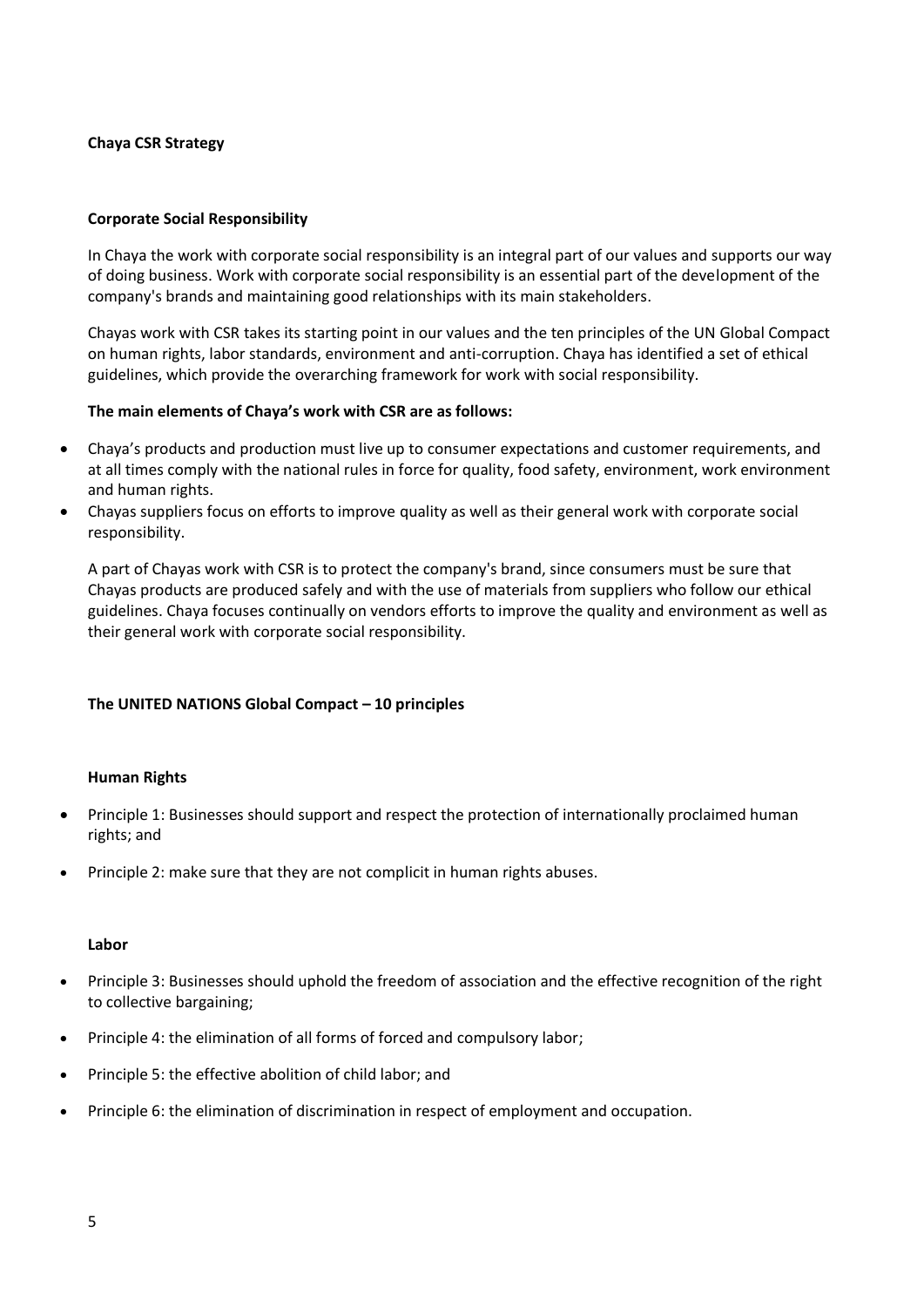## **[Environment](http://www.unglobalcompact.org/AboutTheGC/TheTenPrinciples/environment.html)**

- [Principle 7:](http://www.unglobalcompact.org/AboutTheGC/TheTenPrinciples/principle7.html) Businesses should support a precautionary approach to environmental challenges;
- [Principle 8:](http://www.unglobalcompact.org/AboutTheGC/TheTenPrinciples/principle8.html) undertake initiatives to promote greater environmental responsibility; and
- [Principle 9:](http://www.unglobalcompact.org/AboutTheGC/TheTenPrinciples/principle9.html) encourage the development and diffusion of environmentally friendly technologies.

#### **[Anti-Corruption](http://www.unglobalcompact.org/AboutTheGC/TheTenPrinciples/anti-corruption.html)**

• [Principle 10:](http://www.unglobalcompact.org/AboutTheGC/TheTenPrinciples/principle10.html) Businesses should work against corruption in all its forms, including extortion and bribery.

Work with corporate social responsibility also supports a good dialogue with consumers and suppliers, as well as helping to reduce non-financial risks and strengthen the company's identity and culture.

## **Human and labor rights**

In the area of human and labor rights Chaya has chosen to focus on the following areas:

- Health at work
- Competence Development
- Values and ethical guidelines
- Child Labor

We have previously implemented a whistleblower system, so our employees can report any breaches on the human and labor rights anonymously to an external person. If such cases are identified we see no other option but to stop all cooperation if it is not possible to reach an agreement.

We ask suppliers to comply with labor rights, human rights, safety, environment and subcontractors. We revisit current suppliers every 2-3 years and ask for re-confirmation of existing documents.

We enter dialogue with suppliers on above focus areas when we are having meetings.

Our current and future work with suppliers also includes corporation on the SDGs especially the areas Chaya is working with.

## **Health at work**

Chaya strives to create a safe and healthy working environment for employees in the company. Chayas health policy is focused on a preventive effort to avoid attrition and injuries to employees as well as on actively promoting well-being and efficiency.

In order to further improve the working environment and professionalize we offer the employees in Chaya to enter an optional health system, encompassing health treatments.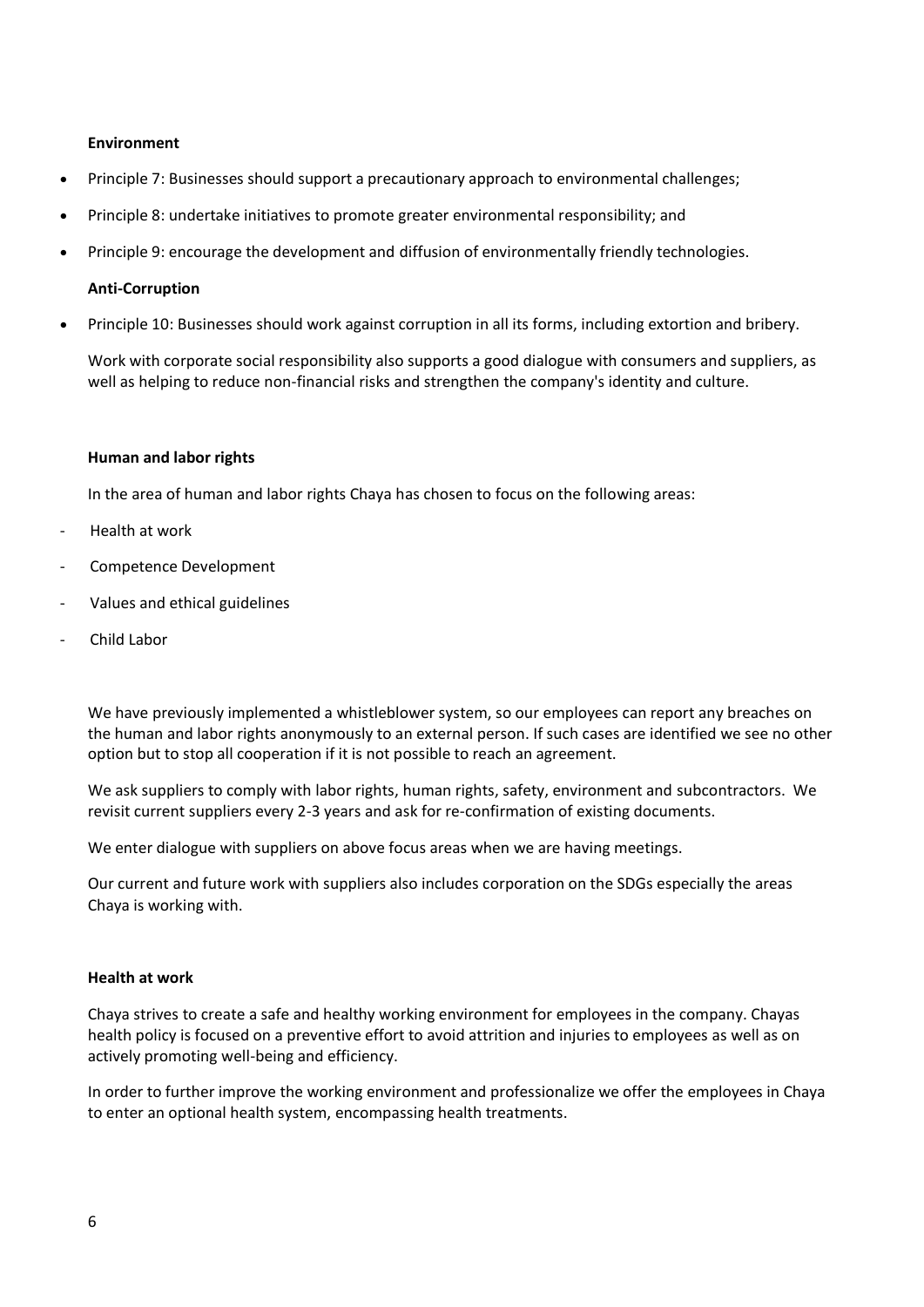## **What do we do in concrete terms?**

- In our stores where we mix and repack tea, this is done with relatively high dust development to follow. This dust can for some bother breathing and give asthma-like symptoms. That is why we have installed efficient point in dust filter at the workplace, which virtually removed all dust problems.
- Many items come home in relatively heavy units, which must be handled by the employees. When we renewed our shops, we designed a storage rack for tea that holds 5 kg bags of tea - in the past all tea came in 15 kg bags. This has reduced the number of heavy lifting both in our stores and at our warehouse.
- All full-time employees will after 6 months enter a pension plan with optional health insurance.
- Health at work is also about the personal sense of security that occurs through knowing what is expected of them, and where Chaya as a company is heading. This is ensured partly through the daily contact, but more formalized through sessions with employees, where all current topics are addressed.

## **Measurements**

Measuring the outcomes makes it easier to decide how we can continue to improve the employees' health and safety. We always work on having an overview of our employees' health, both in the form of working environment, sick leaves and injuries. We have had no incidents of work injuries and our employees have very few sick days. We also have meetings with our managers to make sure everything is as it should be. The managers have regular meetings with the rest of the staff. Several of our employees have been with Chaya for 10-20 years and in general employees stay long with us.

#### **Competence Development**

Chaya has a high focus on strengthen the competencies of the employees. It is important for Chaya, that all employees are able to provide a qualified service to clients, and that they can demonstrate a great knowledge of the products. We provide all the employees with an employee handbook where all relevant information is listed.

## **What do we do in concrete terms?**

- When a new employee starts, they attend Chayas tea course through training in the world of tea.
- New employees will start as a trainee and learn form an experienced employee, before they ' are let loose ' on their own.

## **Values and ethical guidelines**

The company's values and the ethical guidelines are included as an integral part of the employment relationship for Chayas employees. The ethical guidelines mean, among other things, that Chaya does not tolerate discrimination, with regard to the employee's sex, race or religion. Mutual respectful behavior between employees, as well as in the relationship with suppliers and customers.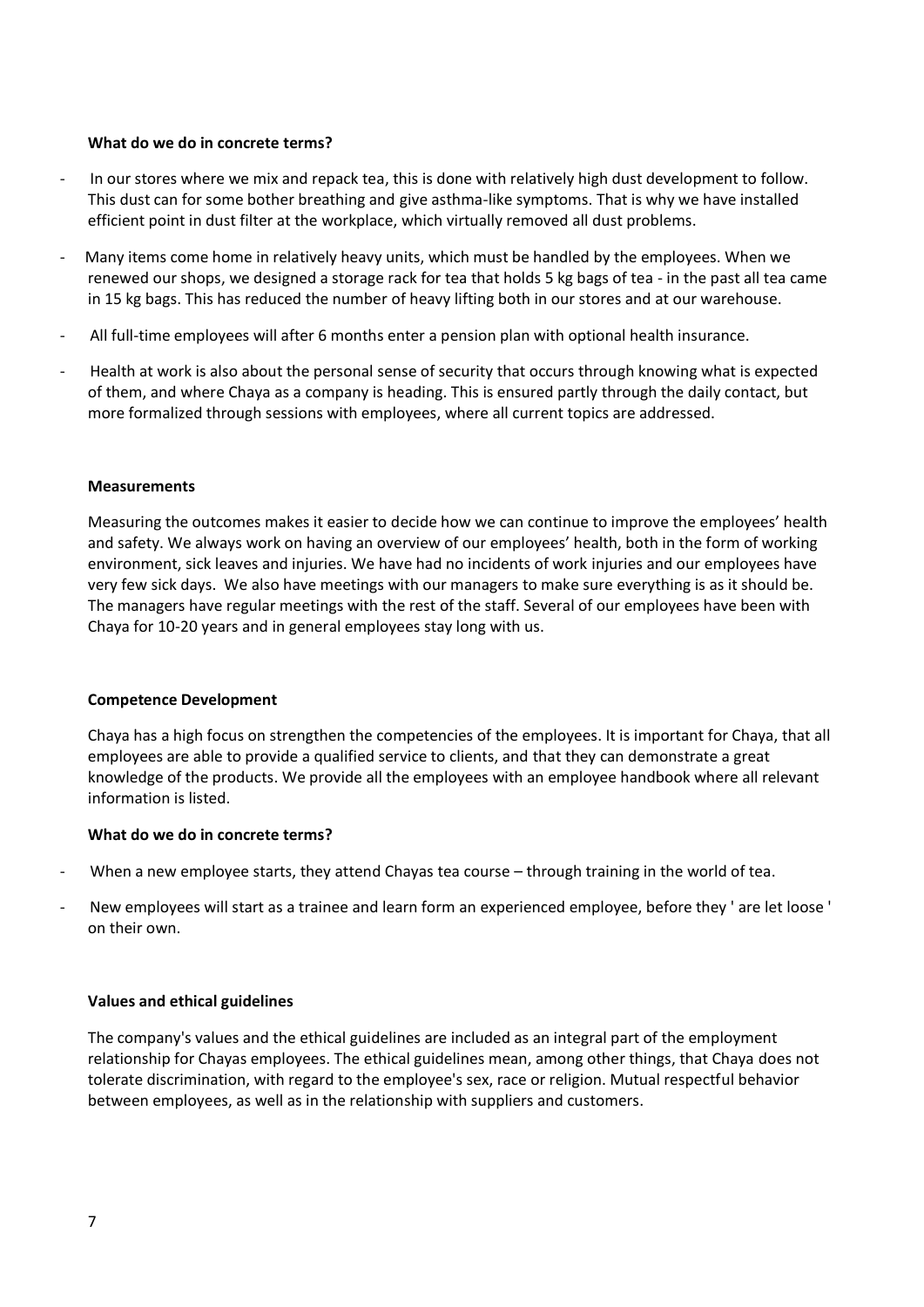Chaya follows internationally accepted principles of human and labor rights. Chaya strives also that suppliers and partners follow the ethical guidelines, and these are incorporated in the company's trading conditions with major vendors as well as customers.

## **What do we do in concrete terms?**

- Accident rate among Chayas staff has for many years been 0 per million. working hours. This, we are trying to maintain, on the one hand, to focus on ergonomic and safe new-layout of the workplace, and, on the other hand, by listening to and responding to all suggestions from employees for the improvement of existing conditions.
- We use vendors who demonstrate that they support the UN Global Compact's 10 principles.

## **Measurements**

We expect that our suppliers will provide all their CSR related material and will be evaluating when appropriate.

## **Child Labor (Chaya)**

Chaya employs young people from the age of 13 years. They have various tasks such as packing of tea, tea brewing, waste management, etc.

## **What do we do in concrete terms?**

- We shall ensure that the applicable rules for young people-work adhered regarding to working hours, breaks, etc.
- We are very flexible regarding timetabling of the working time of young people, so that the work does not interfere with their school.
- We talk frequently with young people and are making sure that work with Chaya does not affect their ability to do homework, have recreational interests, and grow their social networks.
- Many of our young employees enter their first working place with Chaya. It is their first contact with the labor market, and we aim to give them an understanding of the needs of an employer (meeting on time, sickness absence, presentable appearance, efficiency, etc.), so that they provide the best possible for their future working life and for Chaya.
- If young people have an interest and has achieved the necessary product knowledge, they can from the age of 15-years get direct customer contact, which can be very motivating. We ensure that there is always an adult present in the shop at the same time.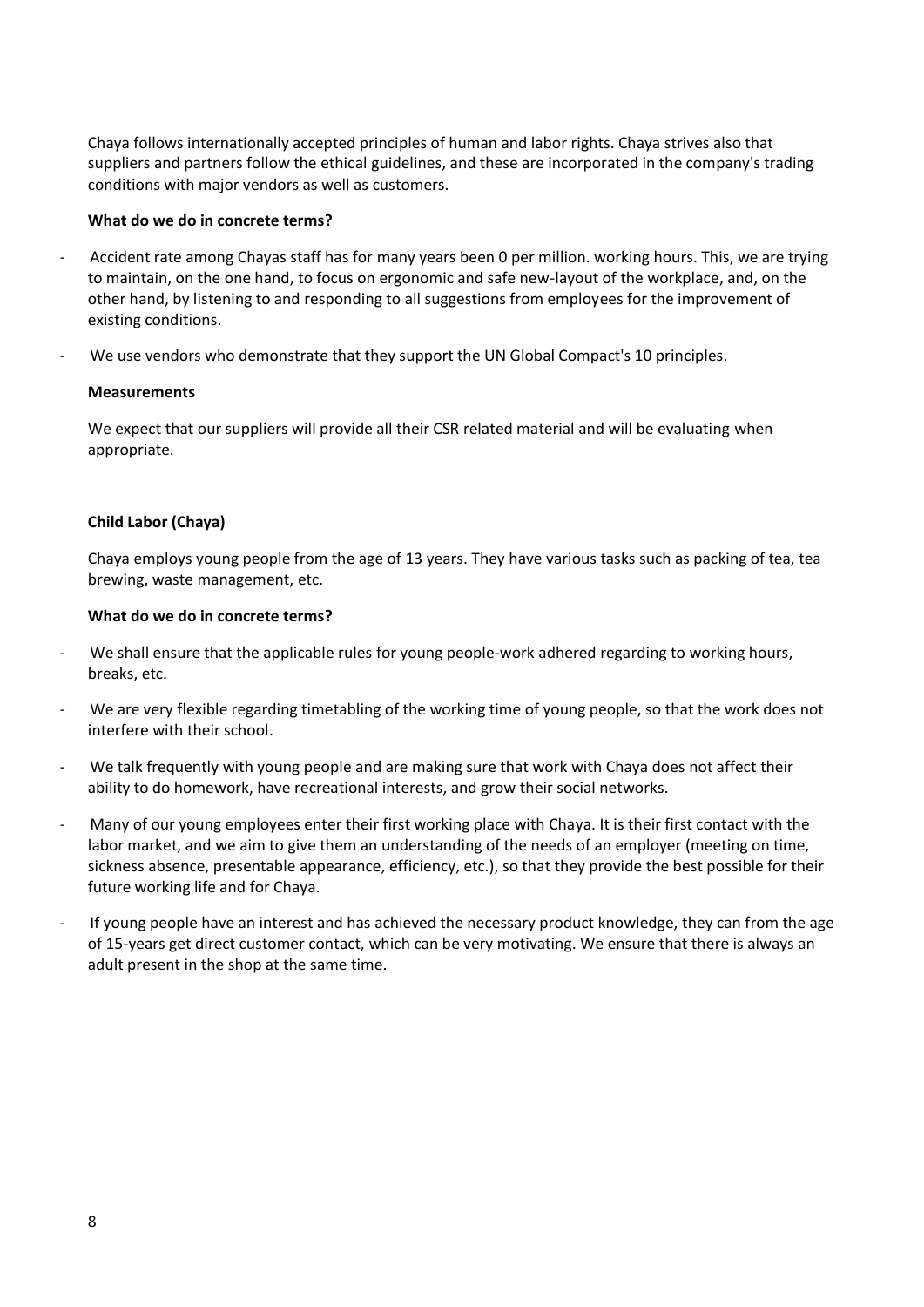# **Child labor (suppliers/sub-contractors)**

Chaya is in a business with categories (tea, coffee and chocolate), of which from time to time we hear about problems with child labor. This we condemn, and we deal with suppliers who guarantee that they have a focus on this problem with their subcontractors. At the same time, we collect signatures and statements that support the CSR policy from our suppliers.

## **What do we do in concrete terms?**

- As mentioned earlier we act with vendors, who are supporting the UN Global Compact's 10 principles.
- If we identify any cases where our vendors are not supporting the principles, we see no other option but to stop the cooperation if we can't reach an agreement.
- When we visit our suppliers, we are discussing this issue with them.

## **Environment**

On all Chaya's production sites, the focus is on continuing to limit the environmental impact of the company's activities. The result of the different approaches (e.g. switching to LED lighting in all stores) have in recent years resulted in positive developments within significant areas.

## *Efforts in the field of environment are particularly aimed at:*

## **Food safety and quality**

The work of food safety is according to principles of HACCP (Hazard Analysis and Critical Control Points) and put in place in systems that ensures full traceability in all stages of production. Chaya is thus, as required, capable at very short notice to implement a full withdrawal, if this should become necessary.

Chaya's business insurance contains product liability insurance.

#### **Measurements**

Several times a year the Danish Veterinary and Food administration visits our shops and warehouse. We have not had any complaints. On all the reports we have got Smiley1 which is the best obtainable smiley besides the Elite Smiley.

#### **Anti-corruption**

Chaya works against all forms of corruption, including extortion and bribery, and the company's business practices should always be in full accordance with the law.

Chayas ethical guidelines require that employees must not give or receive bribes or improper payment for private or corporate gain. It has disciplinary consequences, if employees are involved in bribery.

#### **What do we do in concrete terms?**

- We reject all calls for the conclusion of unethical business practices regardless of the consequences – this applies in relation to suppliers as well as customers.